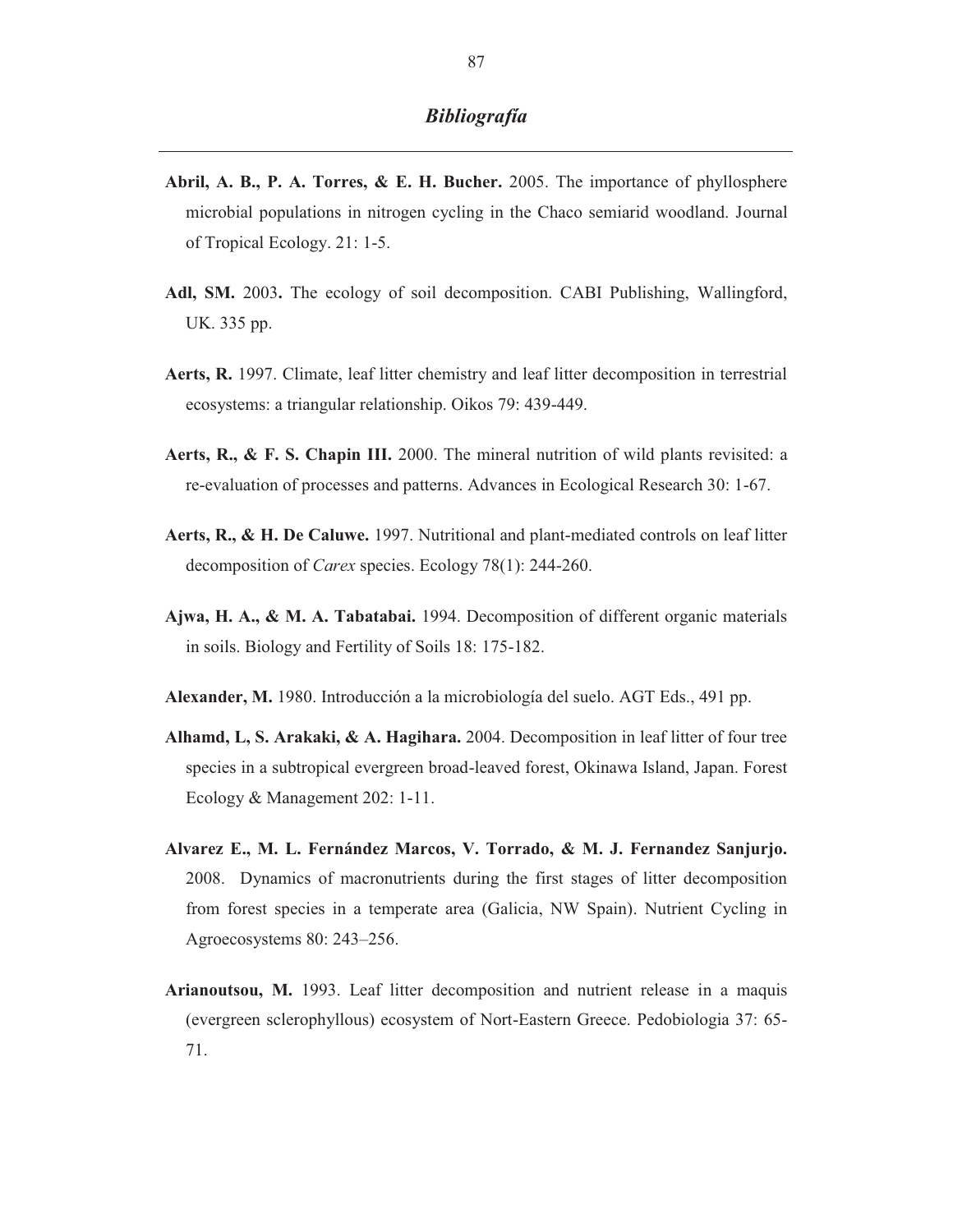- **Attiwill, P. M.** 1968. The loss of elements from decomposing litter. Ecology 49 (1): 142-145.
- **Austin, A. T. & L. Vivanco. 2006.** Plant litter decomposition in a semi-arid ecosystem controlled by photodegradation. Nature 442: 555-558.
- **Ayres, E., K. M. Dromph, & R. D. Bardgett.** 2006. Do plants species encourage soil biota that specialise in the rapid decomposition of their litter?. Soil Biology & Biochemistry 38: 183-186.
- **Baddeley, M. S.** 1971. Biochemical aspects of senescence. En: Ecology of leaf surface microorganisms. Preece, T. F., and C. H. Dickinson (Eds.). Academic Press, London. pp.415-429.
- **Barrera, M. D., J. L. Frangi, J. J. Ferrando, & J. F. Goya.** 2004. Descomposición del mantillo y liberación foliar neta de nutrientes de *Austrocedrus chilensis* (D. Don) Pic. Serm. Et Bizarri en El Bolsón, Río Negro. Ecología Austral 14: 99-112.
- **Berendse, F.** 1994. Litter descomposability- a neglected component of plant fitness. Journal of Ecology 82: 187-190.
- **Berendse, F., B. Berg, & E. Bosatta.** 1987. The effect of lignin and nitrogen on the descomposition of litter in nutrient-poor ecosystems: A theoretical approach. Canadian Journal of Botany 65: 1116-1120.
- **Berg, B.** 2000. Litter decomposition and organic matter turnover in northern forest soils. Forest Ecology and Management 133: 13-22.
- **Berg, B., & J. Cortina.** 1995. Nutrient dynamics in some decomposing leaf and needle litter types in a *Pinus sylvestris* Forest. Scandinavian Journal of Forest Research 10: 1-11.
- **Berg, B., & G. Ekbohm.** 1991. Litter mass-loss rates and decomposition patterns in some needle and leaf litter types. Long term decomposition in a Scots pine forest. Canadian Journal of Botany 69: 1449-1456.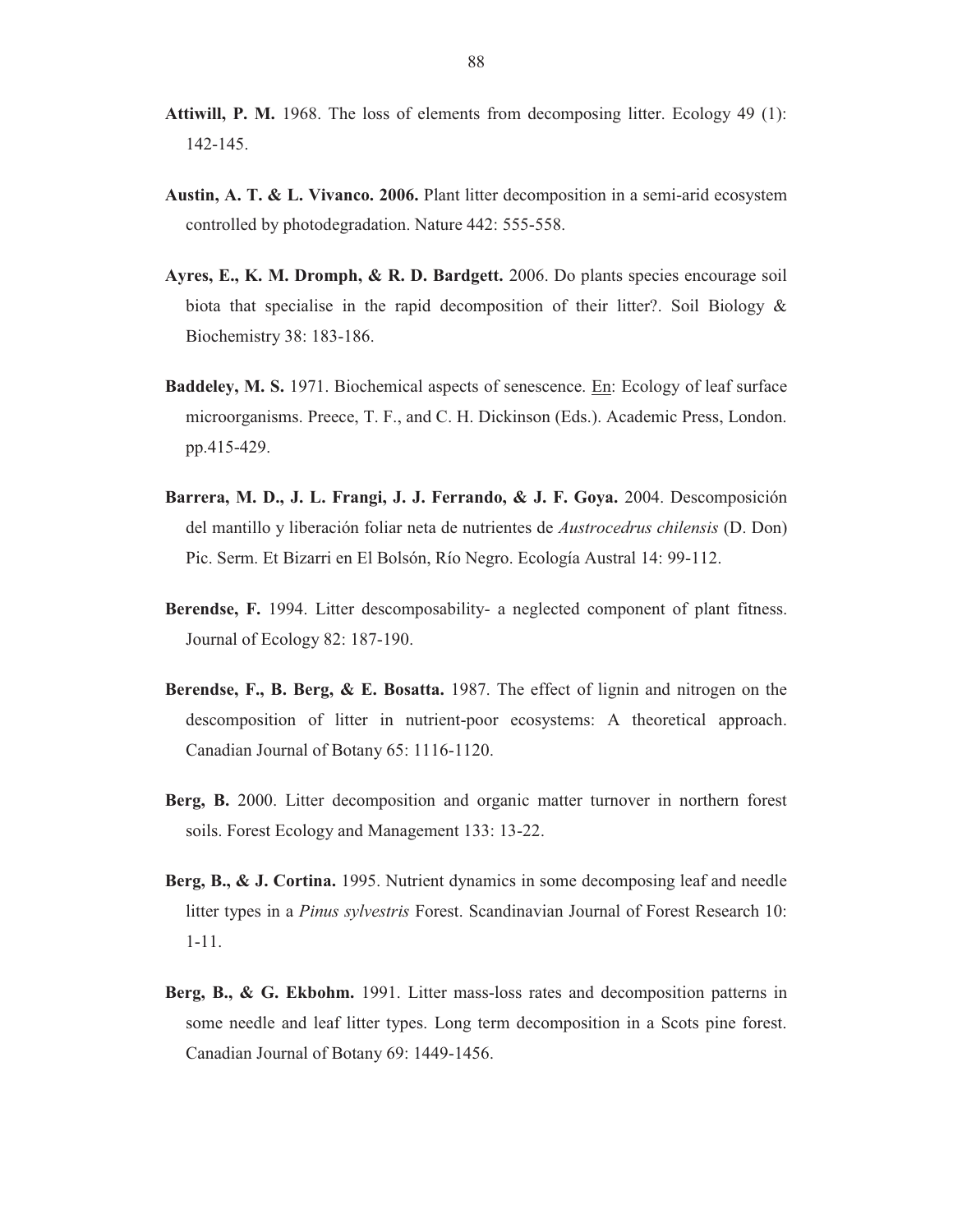- **Berg, B., & H. Staaf.** 1981. Leaching, accumulation and release of nitrogen in decomposing forest litter. Ecological Bulletin 33: 163-178.
- **Bernhard-Reversat, F.** 1998. Changes in relationships between initial litter quality and CO2 release during early laboratory decomposition of tropical leaf litters. European Journal of Soil Biology 34 (3): 117-122.
- **Bertiller, M. B., & A. J. Bisigato.** 1998. Vegetation dynamics under grazing disturbance. The state- and transition model for the Patagonian steppes. Ecología Austral 8: 191-199.
- **Blair, J. M.** 1988. Nutrient release from decomposing foliar litter of three species with special reference to calcium, magnesium and potassium dynamics. Plant and Soil 110: 49-55.
- **Bocock, K. L., & O. J. Gilbert.** 1957. The disappearance of leaf litter under different woodland conditions. Plant and Soil 9: 179-185.
- **Bóo, R. M., & D. V. Peláez.** 1991. Ordenamiento y clasificación de la vegetación en un área del sur del distrito del Caldenal. Boletín de la Sociedad Argentina de Botánica 27: 135-141.
- **Bóo, R. M., D. V. Peláez, S. C. Bunting, M. D. Mayor, & O. R. Elía.** 1997. Effect of fire on woody species in central semi-arid Argentina. Journal of Arid Environments 35: 87-94.
- **Box, G. E. P., & D. R. Cox.** 1964. An analysis of transformations. Journal of the Royal Statistical Society Series B 26: 211–252.
- **Busso, C. A.** 1997. Towards an increased and sustainable production in semi-arid rangelands of central Argentina: Two decades of research. Journal of Arid Environments 36: 197-210.
- **Busso, C. A., O. A. Fernández, & D. E. Fresnillo Fedorenko.** 1998. Dry weight production and partitioning in *Medicago minima* and *Erodium cicutarium* under water stress. Annals of Botany 82: 217-227.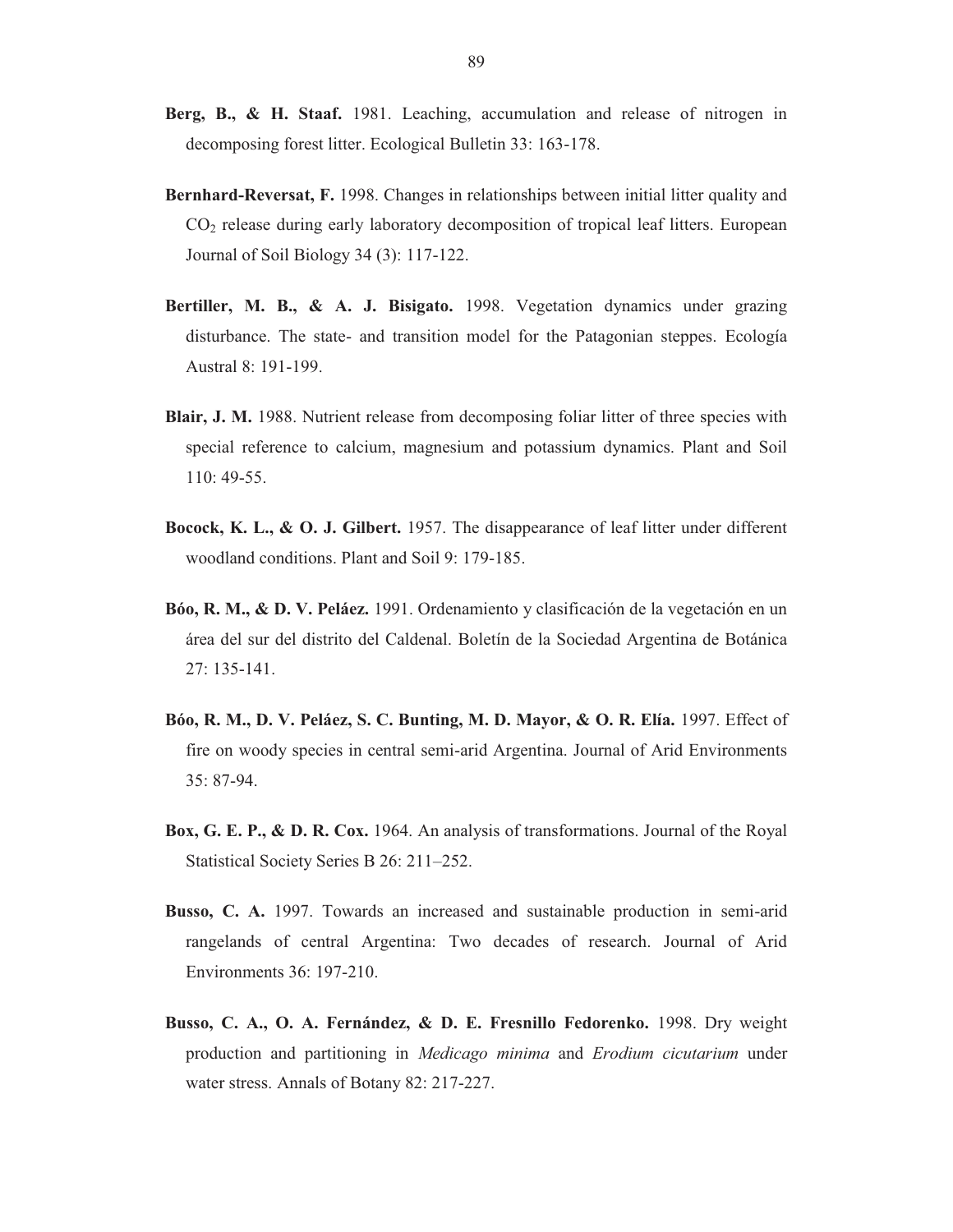- **Cabrera, A. L.** 1976. Regiones Fitogeográficas Argentinas. En: Enciclopedia Argentina de Agricultura y Jardinería (Tomo II). ACME, Buenos Aires.
- **Carrera, A. L., D. N. Vargas, M. V. Campanella, M. B. Bertiller, C. L. Sain, & M. J. Mazzarino.** 2005. Soil nitrogen in relation to quality and decomposability of plant litter in the Patagonian Monte, Argentina. Plant Ecology 181: 139-151.
- **Chapin III, F. S.** 1991. Effects of multiple environmental stresses on nutrient availability and use. En: Response of plants to multiple stresses. Mooney, H. A., W. E. Winner, and E. J. Pell. (Eds.) Academic Press, San Diego. pp. 67-88.
- **Chapin III, F. S.** 1993. Functional role of growth forms in ecosystem and global processes. In: Scaling physiological processes: Leaf to globe. Ehleringer, J. R. & C. B. Field (Eds.) Academic Press, San Diego. pp.287-312.
- **Coley, P. D., J. P. Bryant, & F. S. Chapin III.** 1985. Resource availability and plant antiherbivore defense. Science 230 (4728): 895-899.
- **Colpaert, J. V., & K. K. van Tichelen.** 1996. Decomposition, nitrogen and phosphorus mineralization from beech leaf litter colonized by ectomycorrhizal or litterdecomposing Basidiomycetes. New Phytologist 134 (1): 123-132.
- **Cornelissen, J. H. C.** 1996. An experimental comparison of leaf descomposition rates in a wide range of temperate plant species and types. Journal of Ecology 84: 573- 582.
- **Cornelissen, J. H. C., N. Pérez-Harguindeguy, S. Díaz, J. P. Grime, B. Marzano, M. Cabido, F. Vendramini, & B. Cerabolini.** 1999. Leaf structure and defence control litter decomposition rate across species and life forms in regional floras on two continents. New Phytologist 143: 191-200.
- **Coûteaux, M. M, P. Bottner, & B. Berg.** 1995. Litter decomposition, climate and litter quality. Trends in Ecology and Evolution 10: 63-66.
- **Dilly, O., & J. C. Munch.** 1996. Microbial biomass content, basal respiration and enzyme activities during the course of decomposition of leaf litter in a black alder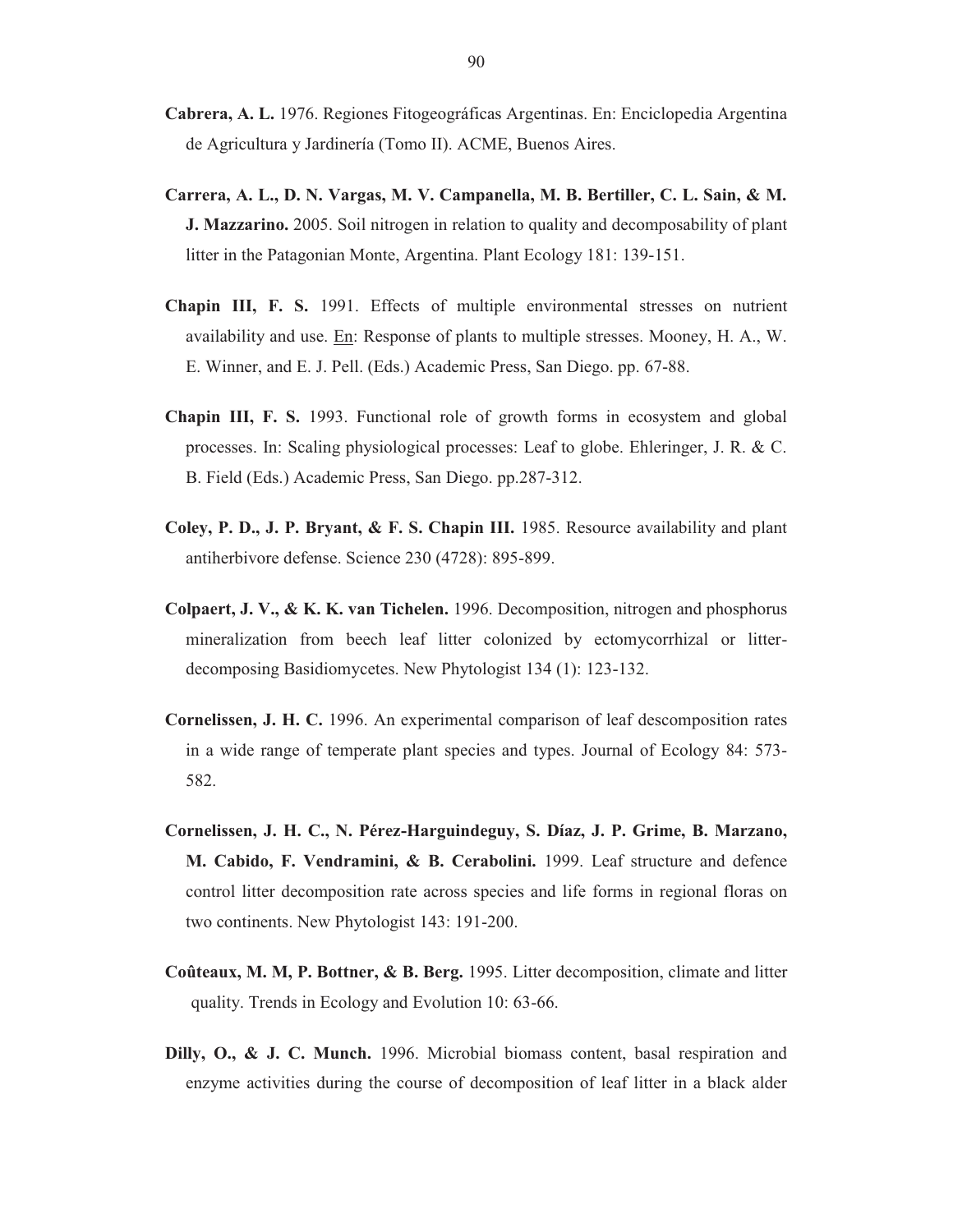(*Alnus glutinosa* (L.) Gaertn.) forest. Soil Biology & Biochemistry 28 (8): 1073- 1081.

- **Distel, R., & R. Bóo.** 1995. Vegetation states and transitions in temperate semiarid rangelands of Argentina. Proceedings of the Fifth International Rangeland Congress. Salt Lake City, Utah, U. S. A. July 23-38, 1995, 117-118.
- **Distel, R., D. V. Peláez, R. M. Bóo, M. D. Mayor, & O. R. Elía.** 1996. Growth of *Prosopis caldenia* seedlings in the field as related to grazing history of the site and in a greenhouse as related to different levels of competition from *Stipa tenuis*. Journal of Arid Environments 32: 251-257.
- **Dutta, R. K., & M. Agrawal.** 2001. Litterfall, litter decomposition and nutrient release in five exotic plant species planted on coal mine spoils. Pedobiologia 45: 298-312.
- **Ehrenfeld, J. G.** 2003. Effects of exotic plant invasions on soil nutrient cycling processes. Ecosystems 6: 503-523.
- **Fernández, O. A.** 2003. Los pastizales naturales del Caldenal. Anales de la Academia Nacional de Agronomía y Veterinaria 57: 67-92.
- **Fernández, O. A., R. M. Bóo, & L. F. Sánchez.** 1989. South American Shrublands. In: The Biology and Utilization of Shrubs. McKell, C. M. (Ed.). Academic Press, Inc. San Diego, California, USA. pp. 25-59.
- **Fernández, O. A., & C. A. Busso.** 1999. Arid and semi-arid rangelands: two thirds of Argentina. In: Case Studies of Rangeland Desertification. Proceedings from an International Workshop in Iceland. Rala Report 200. Arnalds, O. & Archer, S. (Eds.). Agricultural Research Institute, Keldnaholti, Reykjavik, Iceland. pp. 11-60.
- **Fioretto, A., S. Papa, & A. Fuggi**. 2003. Litter-fall and litter decomposition in a low Mediterranean shrubland. Biology and Fertility of Soils 39: 37-44.
- **Fioretto, A., S. Papa, A. Pellegrino, & A. Fuggi**. 2007. Decomposition dynamics of *Myrtus communis* and *Quercus ilex* leaf litter: Mass loss, microbial activity and quality change. Applied Soil Ecology 36 (1): 32-40.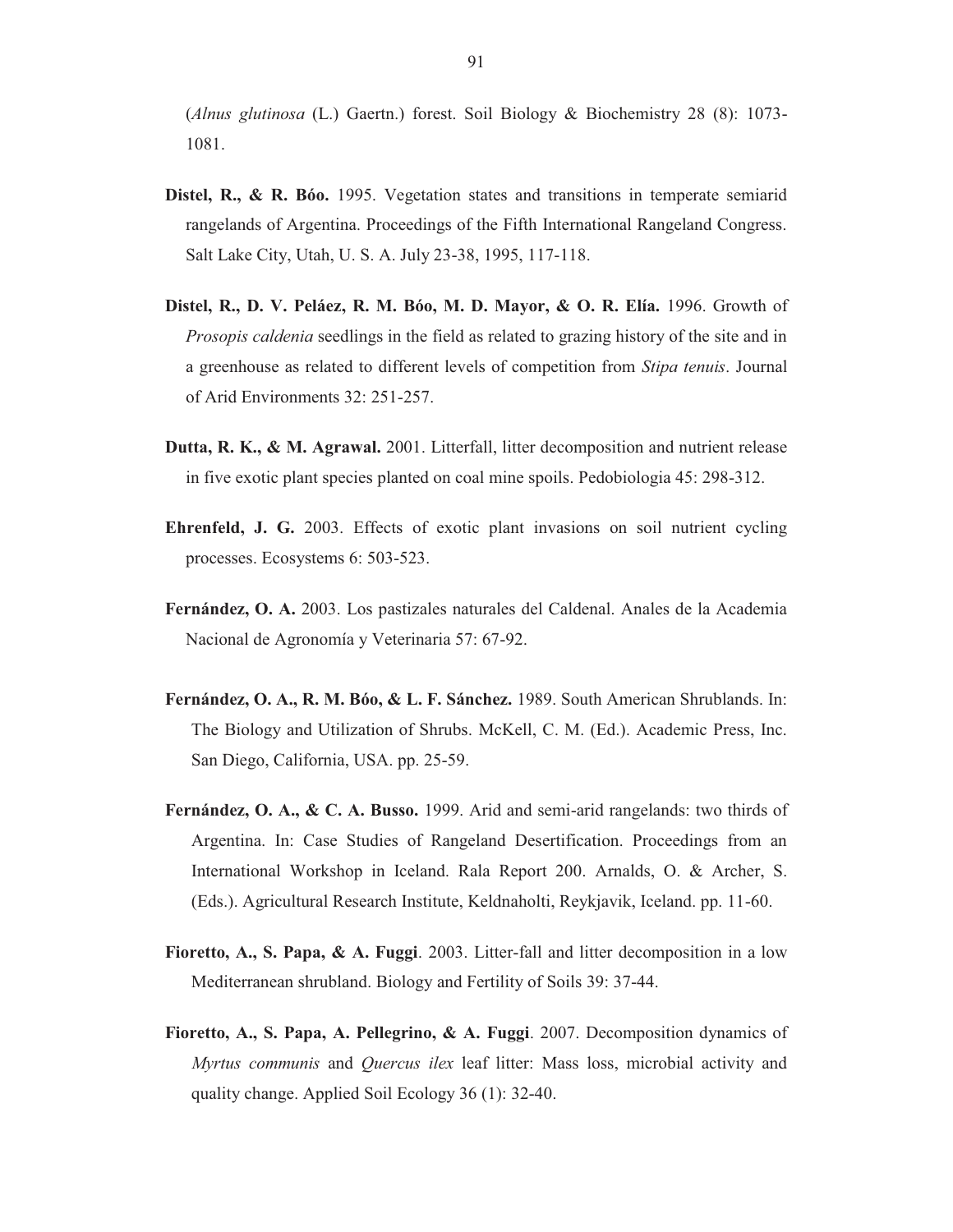- **Fox, R. H., R. J. K. Myers, & I. Vallis.** 1990. The nitrogen mineralization rate of legume residues in soil as influenced by their polyphenol, lignin, and nitrogen contents. Plant and Soil 129: 251-259.
- **Franzluebbers, K., R. W. Weaver, A. S. R. Juo, & A. J. Franzluebbers.** 1995. Mineralisation of carbon and nitrogen from cowpea leaves decomposing in soils with different levels of microbial biomass. Biology and Fertility of Soils 19: 100-102.
- **Fresnillo Fedorenko, D. E.** 1990. Estrategias ecológicas de *Medicago minima* (L.) Grufb. var. *minima* y *Erodium cicutarium* (L.) L'Herit., dos anuales de valor forrajero en el Caldenal. Tesis para optar por el grado de Magister en Prod. Vegetal. Univ. Nac. del Sur. 132 pp.
- **Fresnillo Fedorenko, D. E., O. A. Fernández, & C. A. Busso.** 1992. Seasonal dynamics of root growth and descomposition in *Medicago minima* and *Erodium cicutarium*, two annual forages in semiarid Argentina. Acta Oecologica 13: 119-126.
- **Fresnillo Fedorenko, D. E., O. A. Fernández, & C. A. Busso.** 1995. The effect of water stress on top and root growth in *Medicago minima*. Journal of Arid Environments 29: 47-54.
- **Gallardo, A., & J. Merino.** 1992. Nitrogen immobilization in leaf litter at two Mediterranean ecosystems of SW Spain. Biogeochemistry 15: 213-228.
- **Gallo M. E., A. Porras-Alfaro, K. J. Odenbach, R. L. Sinsabaugh.** 2009. Photoacceleration of plant litter decomposition in an arid environment. Soil Biology & Biochemistry 41: 1433–1441.
- **Goering, H. K., & P. J. Van Soest.** 1970. Forage fiber analyses (apparatus, reagents, procedures, and some applications). Agric. Handbook 379. ARS, USDA, Washington, DC.
- **Grime, J. P., J. H. C. Cornelissen, K. Thompson, & J. G. Hodgson.** 1996. Evidence of a causal connection between anti-herbivore defence and the descomposition rate of leaves. Oikos 77: 489-494.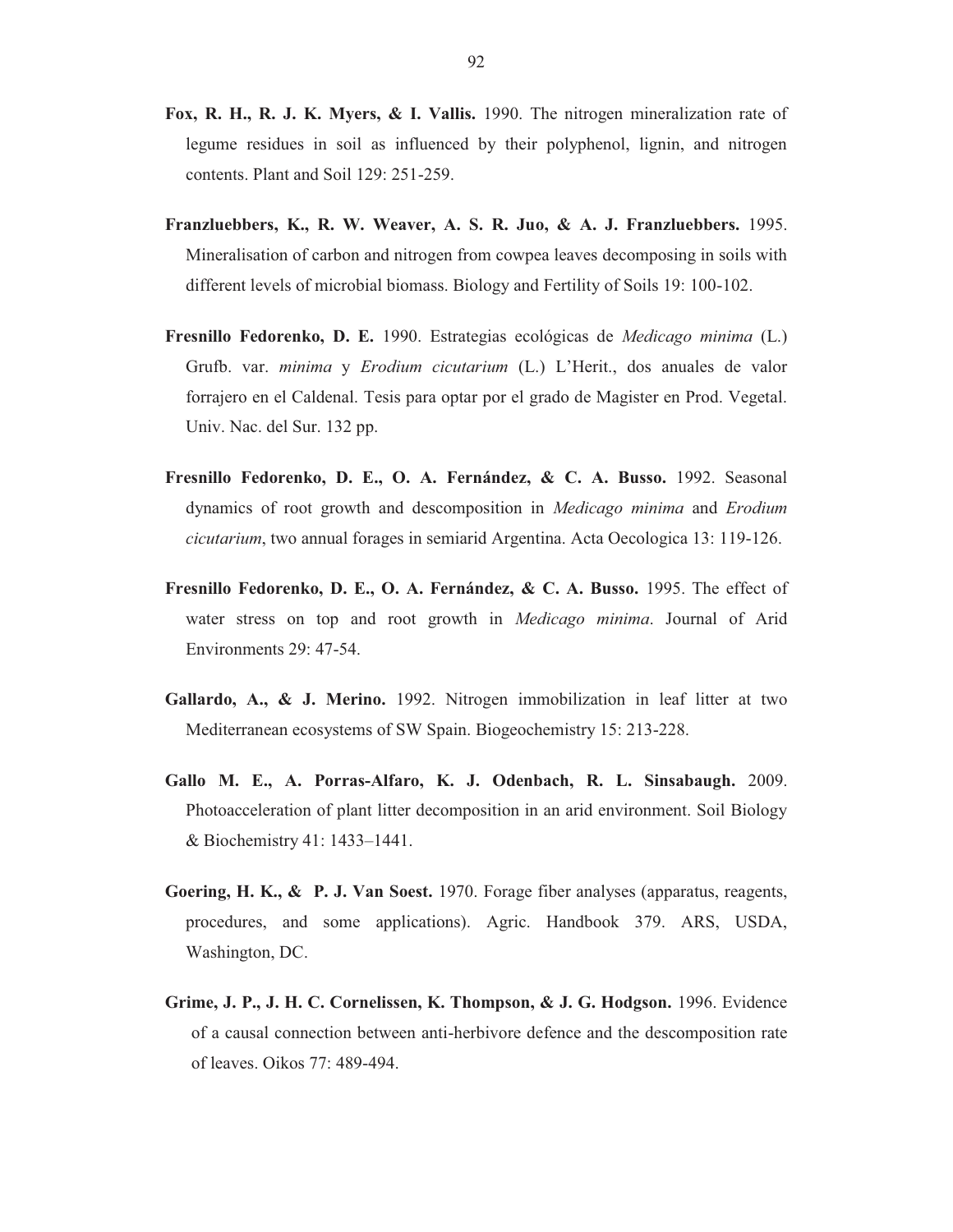- **Guo, L. B., & R. E. H. Sims.** 2001. Eucalypt litter decomposition and nutrient release under a short rotation forest regime and effluent irrigation treatments in New Zealand I. External effects. Soil Biology & Biochemistry 33: 1381-1388.
- **Hättenschwiler, S., A. V. Tiunov, & S. Scheu.** 2005. Biodiversity and litter decomposition in terrestrial ecosystems. Annual Review of Ecology, Evolution and Systematics 36: 191-218.
- **Hobbie, S. E.** 1992. Effects of plant species on nutrient cycling. Trends in Ecology and Evolution 7: 336-339.
- **Holland, E. A., & D. C. Coleman.** 1987. Litter placement effects on microbial and organic matter dynamics in an agroecosystem. Ecology 68 (2): 425-433.
- **Hoorens, B., R. Aerts, & M. Stroetenga.** 2003. Does initial litter chemistry explain litter mixture effects on decomposition?. Oecologia 442: 578-586.
- **Howard P. J. A., & D. M. Howard.** 1974. Microbial decomposition of tree and shrub leaf litter. I. Weight loss and chemical composition of decomposing litter. Oikos 25: 341-352.
- **INTA, Provincia de La Pampa y Universidad Nacional de La Pampa.** 1980. Inventario Integrado de los Recursos Naturales de la Provincia de La Pampa. 493 pp.
- **Jiang, L.** 2007. Negative selection effects suppress relationships between bacterial diversity and ecosystem functioning. Ecology 88: 1075-1085.
- **Kavvadias, V. A., D. Alifragis, A. Tsiontsis, G. Brofas, & G. Stamatelos.** 2001. Litterfall, litter accumulation and litter decomposition rates in four forest ecosystems in northern Greece. Forest Ecology and Management 144: 113-127.
- **King, J. A., & R. Harrison.** 2002. Measuring soil respiration in the field: an automated closed chamber system compared with portable IRGA and alkali absorption methods. Communications in Soil Science and Plant Analysis 33 (3&4): 403-423.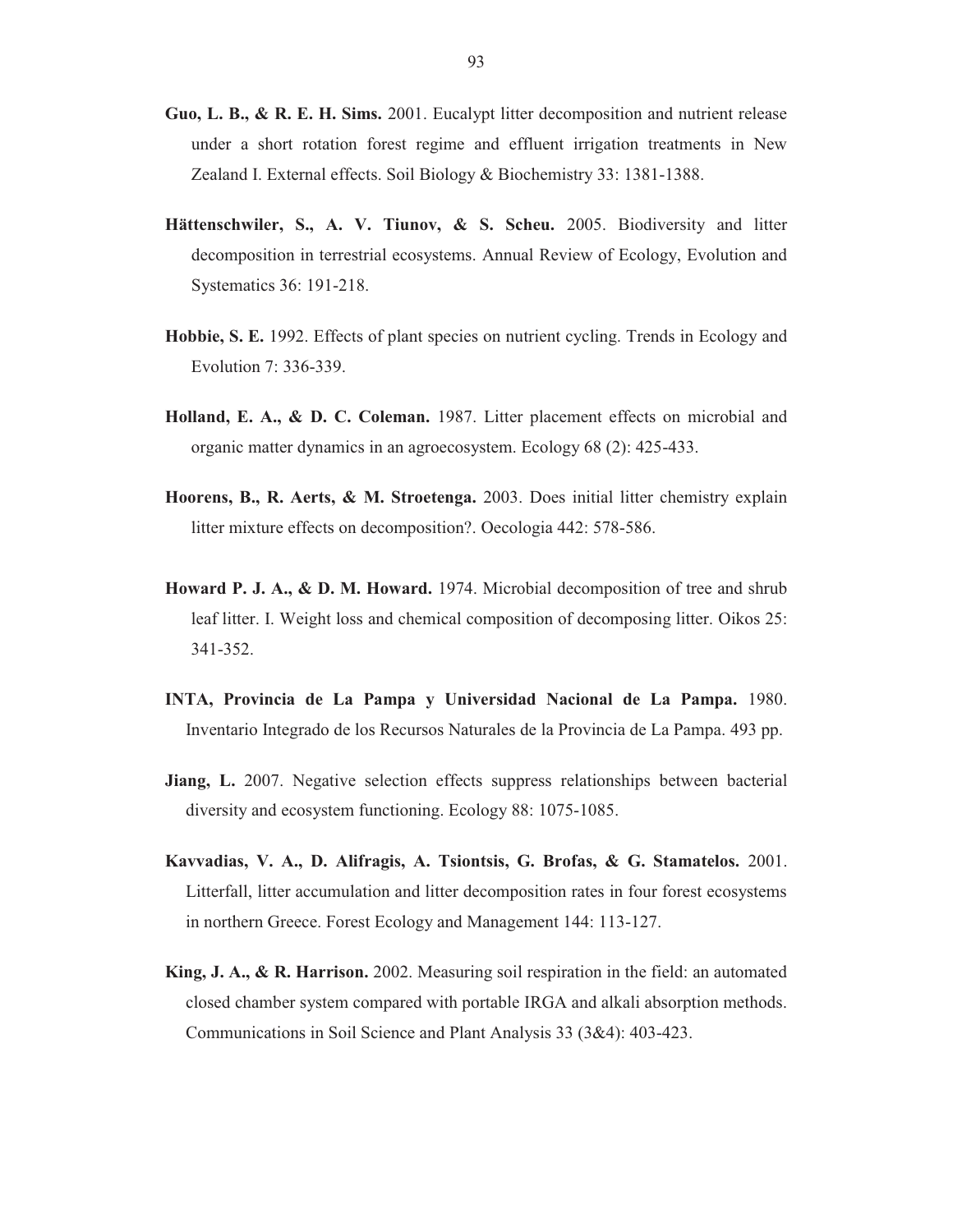- **Kirk, T. K., & R. L. Farrel.** 1987. Enzymatic combustion: the microbial degradation of lignin. Annual Review of Microbiology 41: 465-505.
- **Klich, M. G.** 2005. Estrategias ecológicas de *Elaeagnus angustifolia* (Olivo de Bohemia) en el Valle Medio del Río Negro (Patagonia, Argentina). Tesis para optar por el grado de Doctor en Agronomía. Univ. Nac. del Sur. 212 pp.
- **Koukoura, Z., A. P. Mamolos, & K. L. Kalburtji.** 2003. Decomposition of dominant plant species litter in a semi-arid grassland. Applied Soil Ecology 23: 13-23.
- **Kubartová, A., J. Ranger, J. Berthelin, & T. Beguiristain.** 2009. Diversity and decomposing ability of saprophytic fungi from temperate forest litter. Microbial Ecology 58: 98-107.
- **Laskowski, R., M. Niklinska, & M. Maryanski.** 1995. The dynamics of chemical elements in forest litter. Ecology 76 (5): 1393-1406.
- **Lefroy, R. D., Y. Konboon, & G. J. Blair.** 1995. An *in vitro* perfusion method to estimate rates of plant residue breakdown and associated nutrient release. Australian Journal of Agricultural Research 46: 1467-1476.
- **Lemma, B., I. Nilsson, D. B. Kleja, M. Olsson, & H. Knicker.** 2007. Decomposition and substrate quality of leaf litters and fine roots from three exotic plantations and a native forest in the southwestern highlands of Ethiopia. Soil Biology & Biochemistry 39: 2317-2328.
- **Li, Z., S. Peng, D. J. Rae, & G. Zhou.** 2001. Litter decomposition and nitrogen mineralization of soils in subtropical plantation forests of southern China, with special attention to comparisons between legumes and non-legumes. Plant and Soil 229: 105-116.
- **Liu, P., J. Huang, X. Han, & O. J. Sun.** 2009. Litter decomposition in semiarid grassland of Inner Mongolia, China. Rangeland Ecology and Management 62: 305- 313.
- **Lyon, C. K., M. R. Gumbmann, & R. Becker.** 1988**.** Value of mesquite leaves as forage. Journal of the Science of Food and Agriculture. 44: 111-117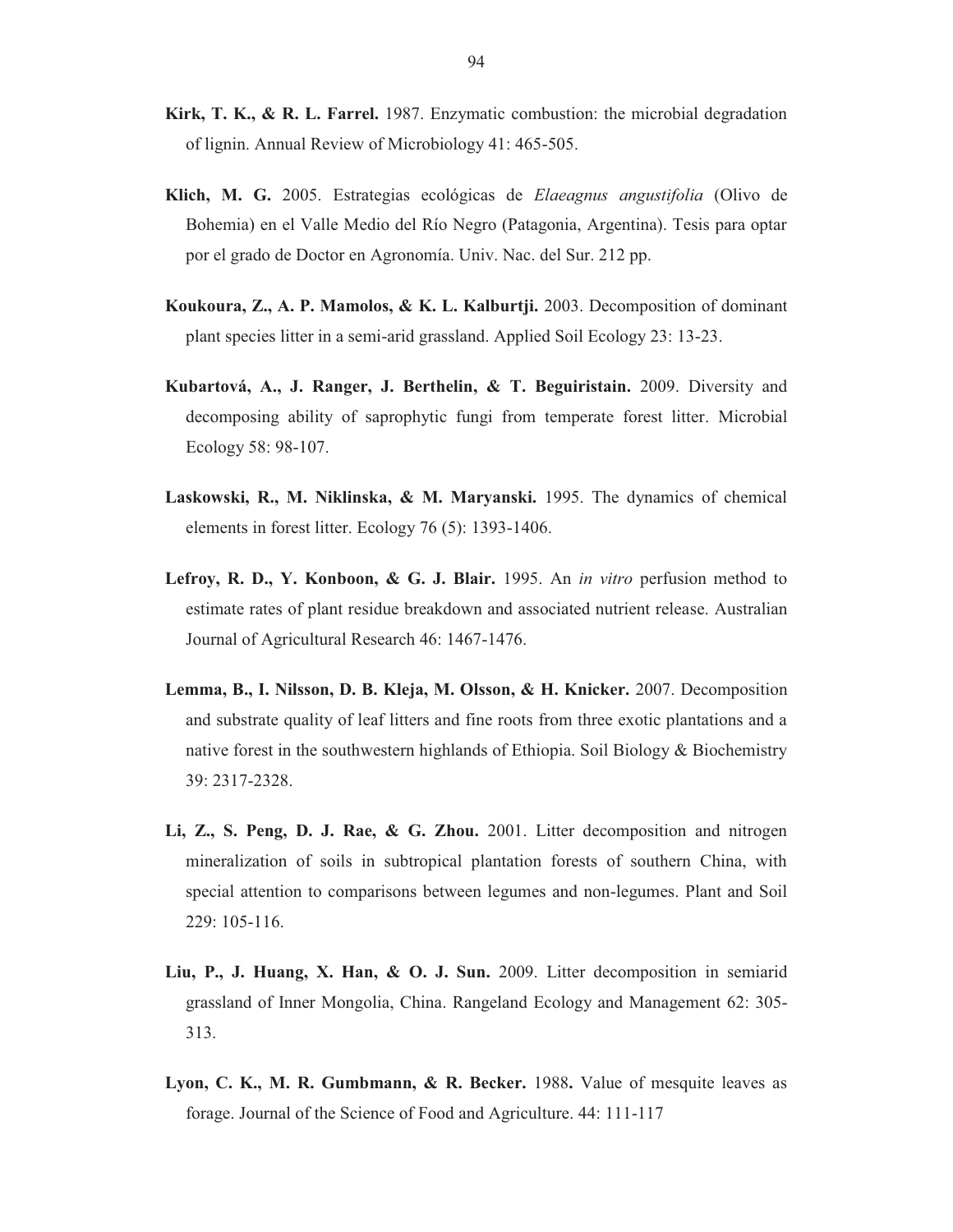- **Mashhadi, H. R., & S. R. Radosevich.** 2004. Invasive plants. En: Weed biology and Management. Inderjit. (Ed.) Kluwer Academic Publishers, pp.1-28.
- **Mazzarino, M. J., M. Bertiller, T. Schlichter, & M. Gobbi.** 1998. Nutrient cycling in Patagonian ecosystems. Ecología Austral 8: 167-181.
- **McClaugherty, C., & B. Berg.** 1987. Cellulose, lignin and nitrogen concentrations as rate regulating factors in late stages of forest litter decomposition. Pedobiologia 30: 101-112.
- **McNaughton, S. J.** 1988. Mineral nutrition and spatial distribution of African ungulates. Nature 334: 343-345.
- **Melillo, J. M., J. D. Aber, & J. M. Muratore.** 1982. Nitrogen and lignin control of hardwood leaf litter decomposition dynamics. Ecology 63: 621-626.
- **Mfilinge, P. L., N. Atta, & M. Tsuchiya.** 2002. Nutrient dynamics and leaf litter decomposition in a subtropical mangrove forest at Oura Bay, Okinawa, Japan. Trees 16: 172-180.
- **Moretto, A. S., R. A. Distel, & N. G. Didoné.** 2001. Decomposition and nutrient dynamic of leaf litter and roots from palatable and unpalatable grasses in a semi-arid grassland. Applied Soil Ecology 18: 31-37.
- **Moretto, A. S., & R. A. Distel.** 2003. Decomposition of and nutrient dynamics in leaf litter and roots of *Poa ligularis* and *Stipa gynerioides*. Journal of Arid Environments 55: 503-514.
- **Moro, M. J., & F. Domingo.** 2000. Litter decomposition in four woody species in a Mediterranean climate: Weight loss, N and P dynamics. Annals of Botany 86: 1065- 1071.
- **Noe, L., & A. Abril.** 2008. Interacción entre calidad de restos vegetales, descomposición y fertilidad del suelo en el desierto del Monte de Argentina. Ecología Austral 18:181-193.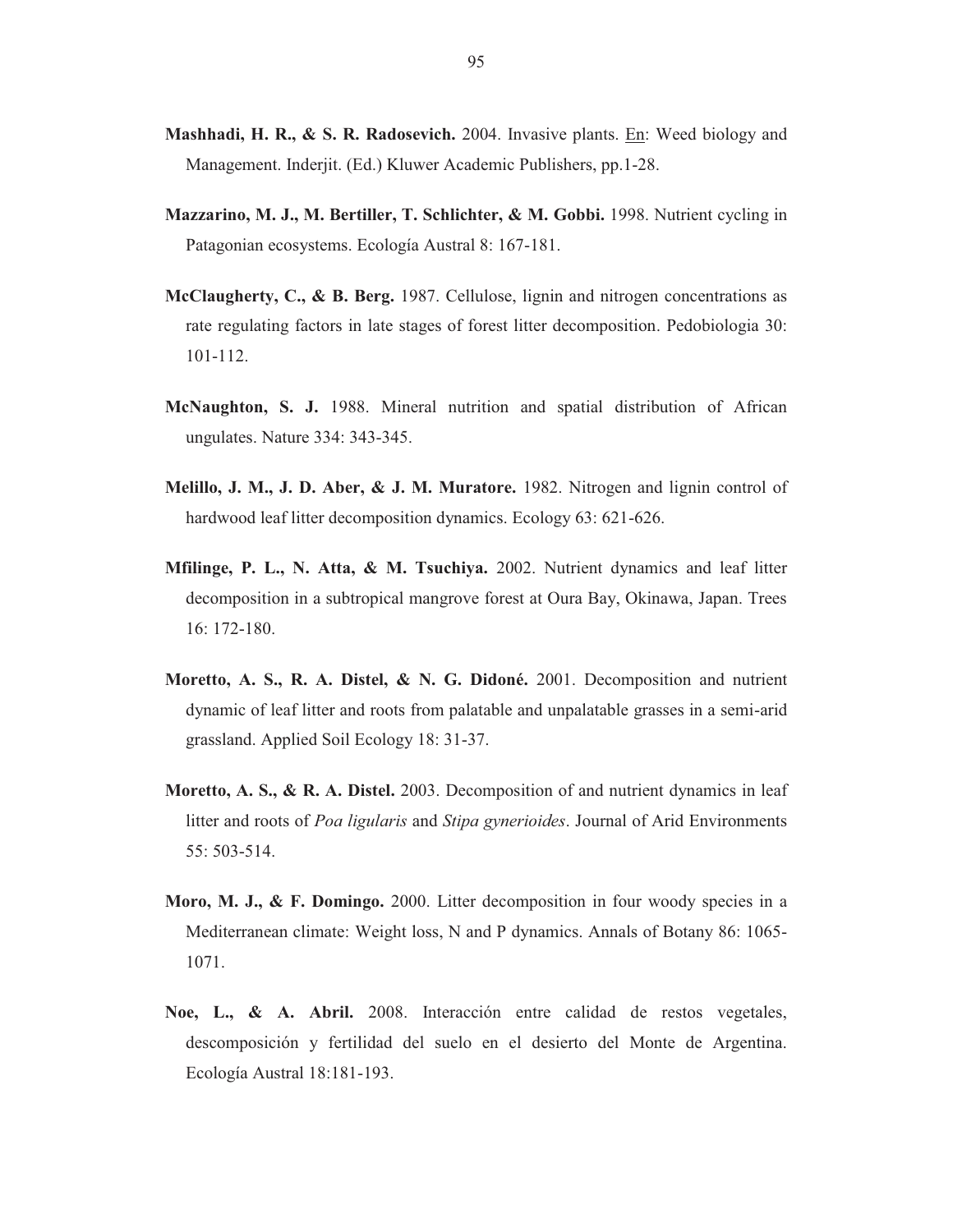- **Norby, R. J., M. F. Cotrufo, P. Ineson, E. G. O´Neill, & J. G. Canadell.** 2001. Elevated CO2, litter chemistry, and decomposition: a synthesis. Oecologia 127: 153- 165.
- **Nyamai, D. O.** 1992. Investigations on decomposition of foliage of woody species using a perfusion method. Plant and Soil 139: 239-245.
- **Osono, T., & H. Takeda.** 2001. Organic chemical and nutrient dynamics in decomposing beech leaf litter in relation to fungal ingrowth and succession during 3 year decomposition processes in a cool temperate deciduous forest. Ecological Research 16: 649-670.
- **Palm, C. A., & P. A. Sánchez.** 1991. Nitrogen release from the leaves of some tropical legumes as affected by their lignin and polyphenolic contents. Soil Biology and Biochemistry 23: 83-88.
- **Parnas, H.** 1975. Model for decomposition of organic material by microorganisms. Soil Biology & Biochemistry 7: 161-169.
- **Parton, W., W. L. Silver, I. C. Burke, L. Grassens, M. E. Harmon, W. S. Currie, J. Y. King, E. C. Adair, L. A. Brandt, S. C. Hart, & B. Fasth.** 2007. Global-scale similarities in nitrogen release patterns during long-term decomposition. Science 315 (5810): 361-364.
- **Paul, K**. 2001. Temperature and moisture effects on decomposition. NEE Workshop Proceedings, 18-20 April 2001: 95-102.
- **Paul, E. A., & F. E. Clark.** 1989. Soil microbiology and biochemistry. Academic Press. San Diego.
- **Peláez, D. V.** 1987. Análisis de algunos factores ambientales y morfológicos y su relación con la aplicación de herbicidas en cinco especies arbustivas del Distrito Fitogeográfico del Caldén. Tesis de Magister. Bahía Blanca, Univ. Nac. del Sur, Argentina. 127 pp.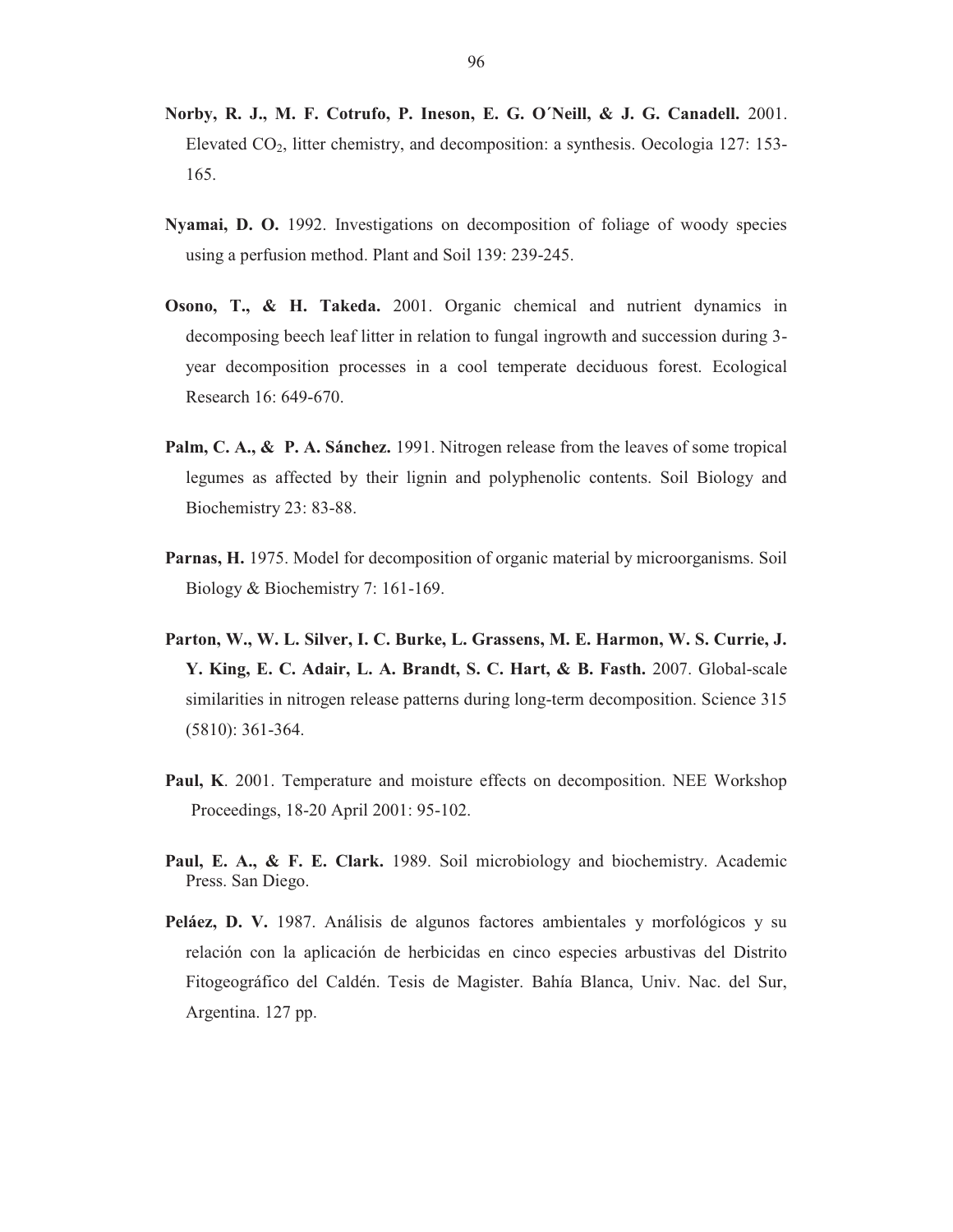- **Peláez, D. V., R. M. Bóo, & O. A. Elía.** 1992a. Emergence and seedling survival of Calden in the semiarid region of Argentina. Journal of Range Management 45: 564- 568.
- **Peláez, D. V., R. M. Bóo, & O. A. Elía.** 1992b. Interacciones competitivas entre *Piptochaetium napostaense* (Speg.) Hackel y *Stipa tenuis* Phil. con plántulas de *Prosopis caldenia* Burk. Revista Argentina de Producción Animal 12(3): 253-258.
- **Peláez, D. V., R. A. Distel, R. M. Bóo, O. Elía, & M. Mayor.** 1994. Water relations between shrubs and grasses in semi-arid Argentina. Journal of Arid Environments 27: 71-78.
- **Pérez Harguindeguy, N., S. Díaz, J. H. C. Cornelissen, & M. Cabido.** 1997. Comparación experimental de la tasa de descomposición foliar de especies vegetales del centro-oeste de Argentina. Ecología Austral 7: 87-94.
- **Pisani, J. M.** 1998. Producción de fenoles y espinas en *Prosopis caldenia* Burk. y *Prosopis flexuosa* DC y su relación con la preferencia de la cabra. Tesis para optar por el grado de Magister en Prod. Vegetal. Univ. Nac. del Sur. 78 pp.
- **Pitchairamu, C., S. Venkatesan, & K. Muthuchelian.** 2008. Litter fungi diversity in Piranmalai Forest, Eastern Ghats, Tamilnadu, India. Ethnobotanical Leaflets 12: 750- 57.
- **Potthoff M., J. Dyckmans, H. Flessa, A. Muhs, F. Beese, & R. G. Joergensen.** 2005. Dynamics of maize (*Zea mays* L.) leaf straw mineralization as affected by the presence of soil and the availability of nitrogen. Soil Biology and Biochemistry 37 (7):1259-1266.
- **Reynolds, B. C., & M. D. Hunter.** 2001. Responses of soil respiration, soil nutrients, and litter decomposition to inputs from canopy herbivores. Soil Biology & Biochemistry 33: 1641-1652.
- **Ribeiro, C., M. Madeira, & M. C. Araújo.** 2002. Decomposition and nutrient release from leaf litter of *Eucalyptus globulus* grown under different water and nutrient regimes. Forest Ecology and Management 171: 31-41.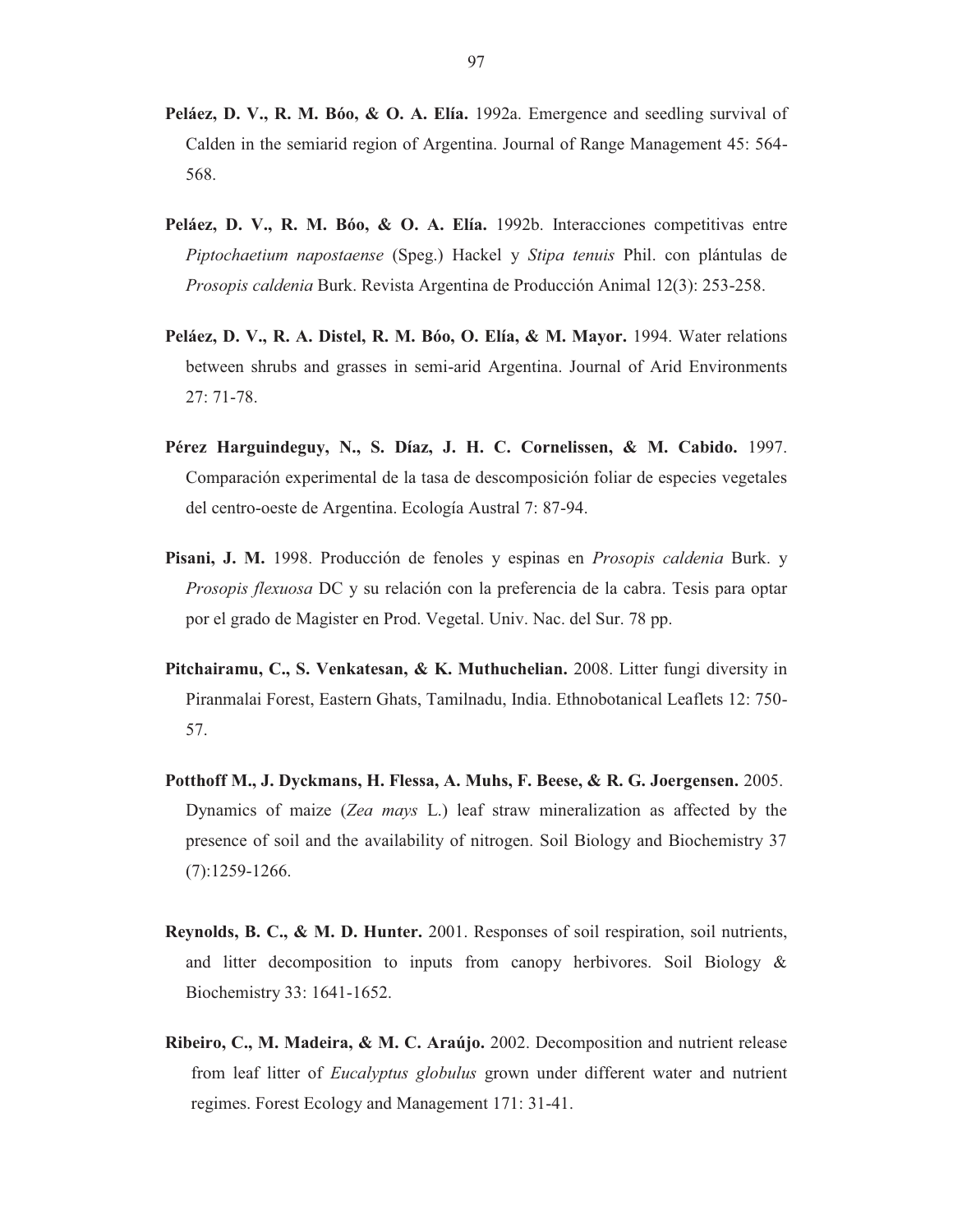- **Robertson, G. P., & E. A. Paul**. 2000. Decomposition and soil organic matter dynamics. In: Methods in Ecosystem Science. Osvaldo, E. A. *et al*. (Eds.) Springer Verlag, New York, USA. pp.104-116.
- **Rogers, H. M.** 2002. Litterfall, decomposition and nutrient release in a lowland tropical rain forest, Morobe Province, Papua New Guinea. Journal of Tropical Ecology 18: 449-456.
- **Sadaka, N., & J. F. Ponge.** 2003. Fungal colonization of phyllosphere and litter of *Quercus rotundifolia* Lam. in a holm oak forest (High Atlas, Morocco). Biology and Fertility of Soils 39: 30-36.
- **Salamanca, E. F., N. Kaneko, & S. Katagiri.** 1998a. Nutrient dynamics in decomposing forest leaf litter: a comparison of field and laboratory microcosm approach. Journal of Forest Research 3: 91-98.
- **Salamanca, E. F., N. Kaneko, & S. Katagiri.** 1998b. Effects of leaf litter mixtures on the decomposition of *Quercus serrata* and *Pinus densiflora* using field and laboratory microcosm methods. Ecological Engineering 10: 53-73.
- **Salamanca, E. F., N. Kaneko, S. Katagiri, & Y. Nagayama.** 1998c. Nutrient dynamics and lignocellulose degradation in decomposing *Quercus serrata* leaf litter. Ecological Research 13: 199-210.
- **Salerno, C. M., M. C. Montero, & M. A. Sagardoy.** 1997. Dinámica de las bacterias de la filosfera y hojarasca de soja (*Glycine max* L. Merrill) en condiciones de campo. Revista Argentina de Microbiología 29: 122-130.
- **Sall, S. N., D. Masse, F. Bernhard-Reversat, A. Guisse, & J. L. Chotte.** 2003. Microbial activities during the early stage of laboratory decomposition of tropical leaf litters: the effect of interactions between litter quality and exogenous inorganic litter. Biology and Fertility of Soils 39: 103-111.
- **Santa Regina, I.** 2001. Litter fall, decomposition and nutrient release in three semi-arid forests of the Duero basin, Spain. Forestry 74: 347-358.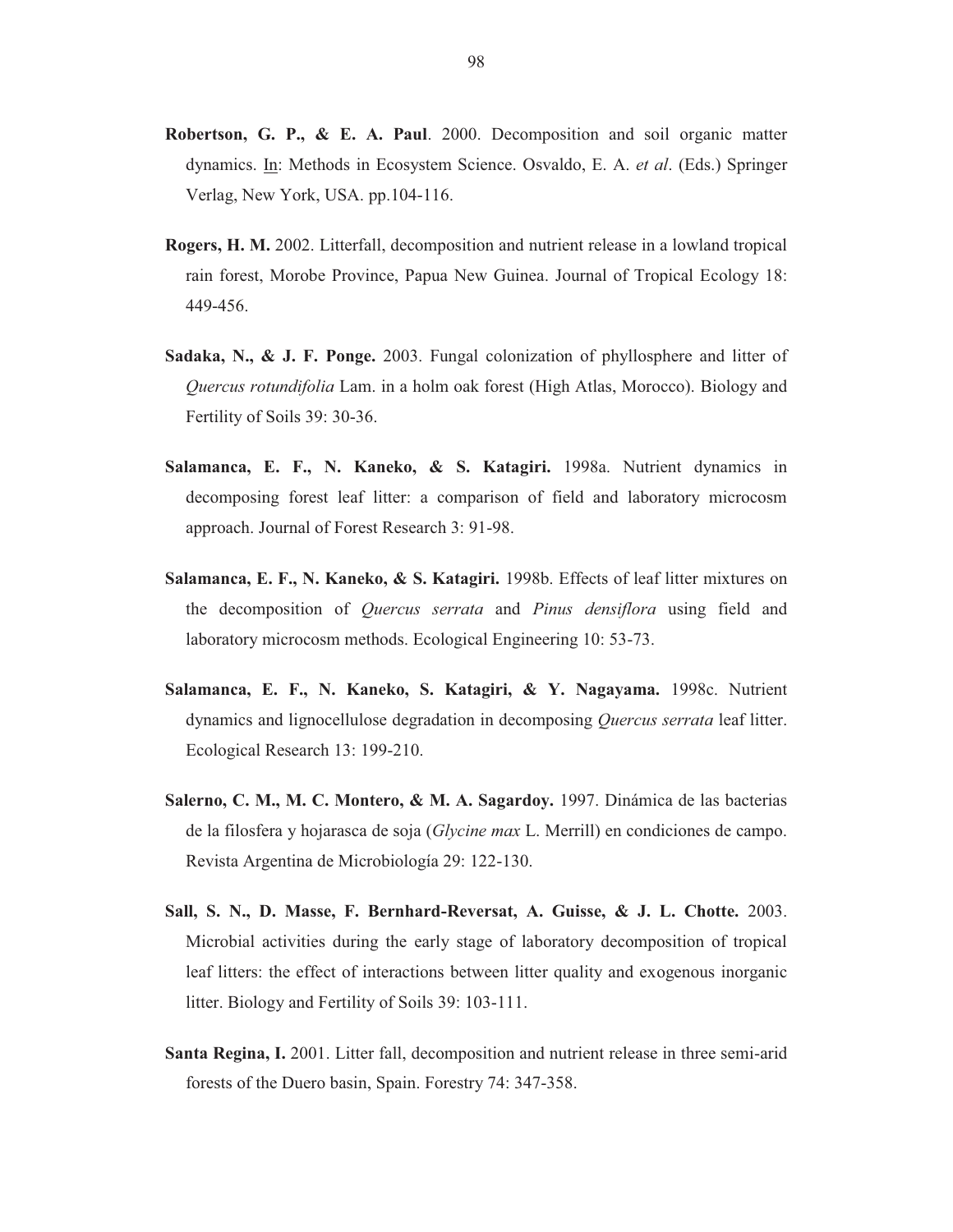- **Schlesinger, W. H., & M. M. Hasey.** 1981. Decomposition of chaparral shrub foliage: losses of organic and inorganic constituents from deciduous and evergreen leaves. Ecology 62: 762-774.
- **Scott, N. A., & D. Binkley.** 1997. Foliage litter quality and annual net N mineralization: comparison across North American forest sites. Oecologia 111: 151-159.
- **Semwal, R. L., R. K. Maikhuri, K. S. Sao, K. K. Sen, & K. G. Saxena.** 2003. Leaf litter decomposition and nutrient release patterns of six multipurpose tree species of central Himalaya, India. Biomass & Bioenergy 24: 3-11.
- **Seneviratne, G.** 2000. Litter quality and nitrogen release in a tropical agriculture: a synthesis. Biology and Fertility of Soils 31: 60-64.
- **Senthilkumar, K., K. Udaiyan, & S. Manian.** 1993. Successional pattern of mycoflora associated with litter degradation in a *Cymbopogon caesius*-dominated tropical grassland. Tropical Grasslands. 27: 121-127.
- **Sinsabaugh, R. L., D. L. Moorhead, & A. E. Linkins.** 1994. The enzymatic basis of plant litter decomposition: emergence of an ecological process. Applied Soil Ecology. 1: 97-111.
- **Staaf, H., & B. Berg.** 1982. Accumulation and release of plant nutrients in decomposing Scots pine litter. Canadian Journal of Botany 60: 1561-1568.
- **Strickland, M. S., C. Lauber, N. Fierer, & M. A. Bradford.** 2009. Testing the functional significance of microbial community composition. Ecology 90(2): 441– 451.
- **Swift, M. J., A. Russell-Smith, & T. J. Perfect.** 1981. Decomposition and mineralnutrient dynamics of plant litter in a regenerating bush-fallow in sub-humid tropical Nigeria. Journal of Ecology 69: 981-995.
- **Tester, C. F.** 1988. Role of soil and residue microorganisms in determining the extent of residue decomposition in soil. Soil Biology & Biochemistry 20 (6): 915-919.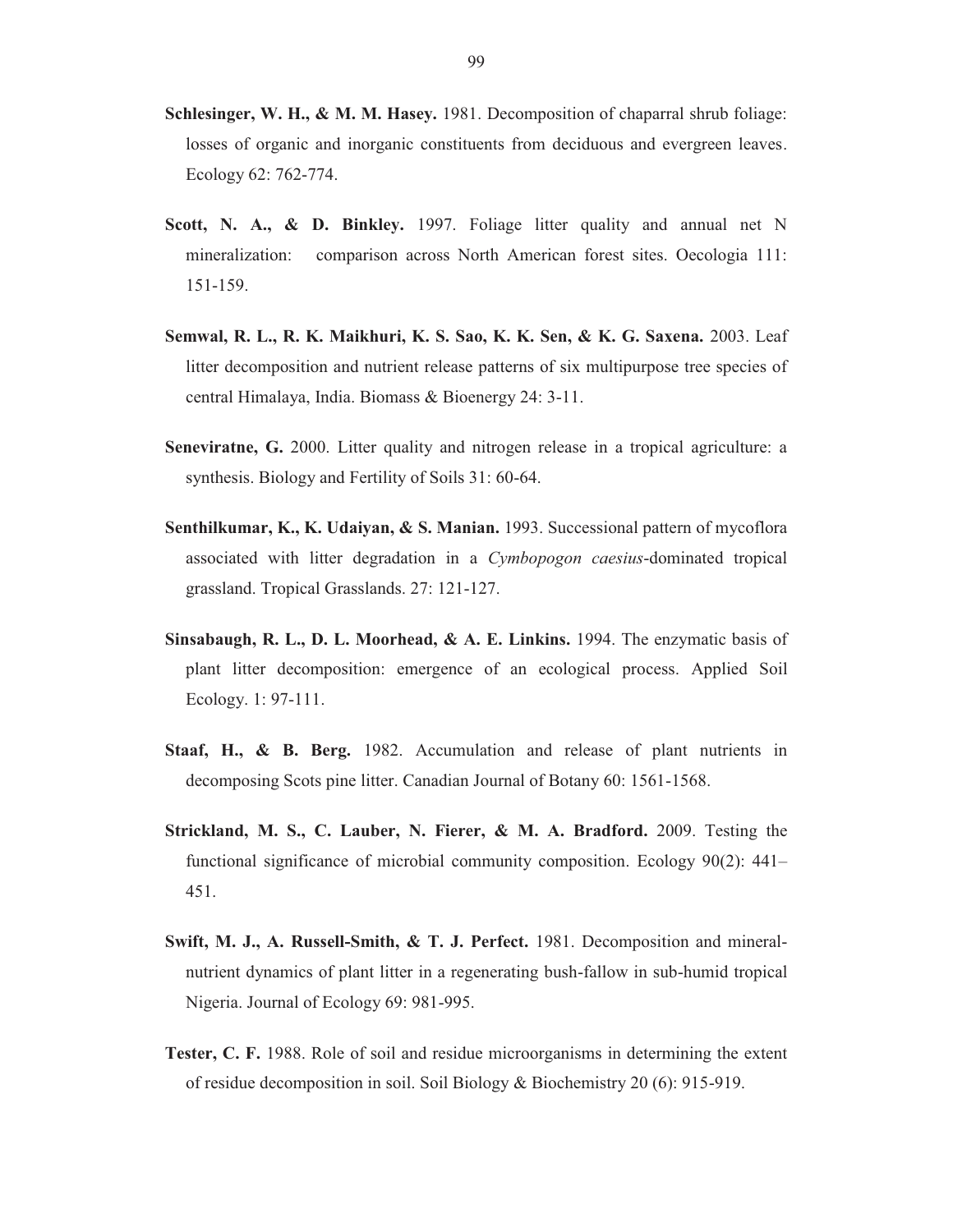- **Tian, G., B. T. Kang, & L. Brussaard.** 1992. Biological effects of plant residues with contrasting chemical compositions under humid tropical conditions – Decomposition and nutrient release. Soil Biology & Biochemistry 24 (10): 1051-1060.
- **Torres, P. A., A. B. Abril, & E. H. Bucher.** 2005. Microbial succession in litter decomposition in the semi-arid Chaco woodland. Soil Biology & Biochemistry 37(2005): 49-54.
- **Ukonmaanaho, L., & M. Starr.** 2001. The importance of leaching from litter collected in litterfall traps . Environmental Monitoring and Assessment 66: 129-146.
- **van Breemen, N.** 1995. Nutrient cycling strategies. Plant and Soil 168-169: 321-326.
- **Vallati, A. R.** 1995. Dinámica de los nutrientes minerales de un pastizal del Caldenal. Tesis para optar por el grado de Magister en Prod. Vegetal. Univ. Nac. del Sur. 193 pp.
- **Vargas, D. N., M. B. Bertiller, J. O. Ares, A. L. Carrera, & C. L. Sain.** 2006. Soil C and N dynamics induced by leaf-litter decomposition of shrubs and perennial grasses of the Patagonian Monte. Soil Biology & Biochemistry 38: 2401-2410.
- **Villegas-Pangga, G., G. J. Blair, & R. D. Lefroy.** 2000a. Measurement of decomposition and associated nutrient release from barrel medic (*Medicago truncatula*) hay and chickpea (*Cicer arietinum*) straw using an in vitro perfusion system. Australian Journal of Agricultural Research 51: 563-568.
- **Villegas-Pangga, G., G. J. Blair, & R. D. Lefroy.** 2000b. Measurement of decomposition and associated nutrient release from straw (*Oryza sativa* L.) of different rice varieties using a perfusion system. Plant and Soil. 223: 1-11.
- **Vitousek, P. M.** 1990. Biological invasions and ecosystem processes: towards an integration of population biology and ecosystem studies. Oikos 57: 7-13.
- **Vitousek, P. M., & S. Hobbie.** 2000. Heterotrophic nitrogen fixation in decomposing litter: patterns and regulation. Ecology 81 (9): 2366-2376.